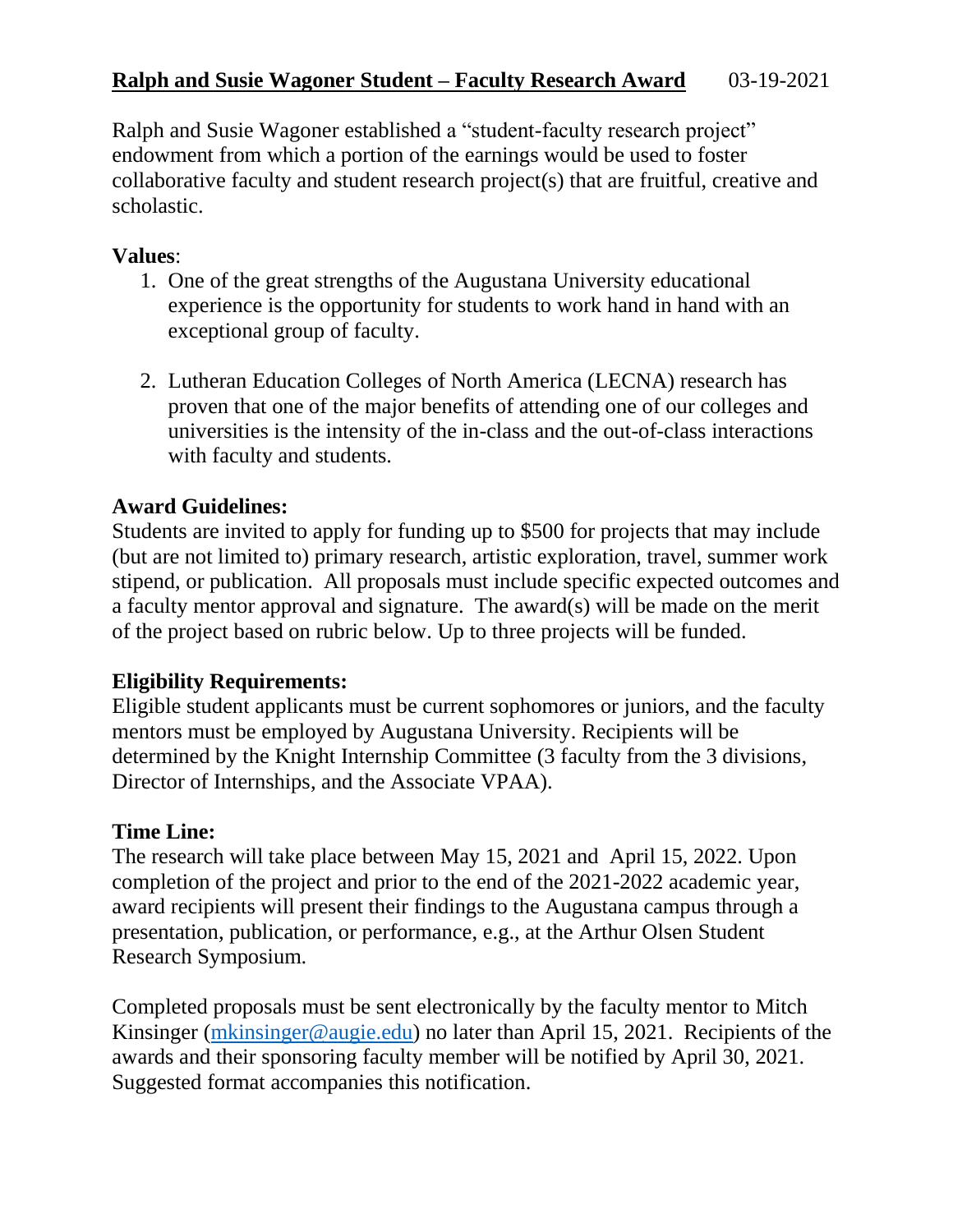# **2021-2022**

| <b>Ralph and Susie Wagoner Student / Faculty Research Award</b><br>APPLICATION FORM (to be completed by the student in collaboration with faculty mentor) |                      |  |  |  |
|-----------------------------------------------------------------------------------------------------------------------------------------------------------|----------------------|--|--|--|
|                                                                                                                                                           |                      |  |  |  |
|                                                                                                                                                           | Circle one: SO JR SR |  |  |  |
|                                                                                                                                                           |                      |  |  |  |
|                                                                                                                                                           |                      |  |  |  |
|                                                                                                                                                           |                      |  |  |  |

**Description of research/creative endeavor (attach additional sheets as needed):**

| <b>Expected outcomes:</b> |                       |
|---------------------------|-----------------------|
| 1.                        |                       |
| 2.                        |                       |
| 3.                        |                       |
| <b>Student Signature:</b> |                       |
| <b>Faculty Signature:</b> | Date: $\qquad \qquad$ |

**Due electronically no later than April 15, 2021 to Mitch Kinsinger (mkinsinger@augie.edu)** *NOTE: SCORING RUBRIC that will be used to evaluate proposals is listed below FYI.*